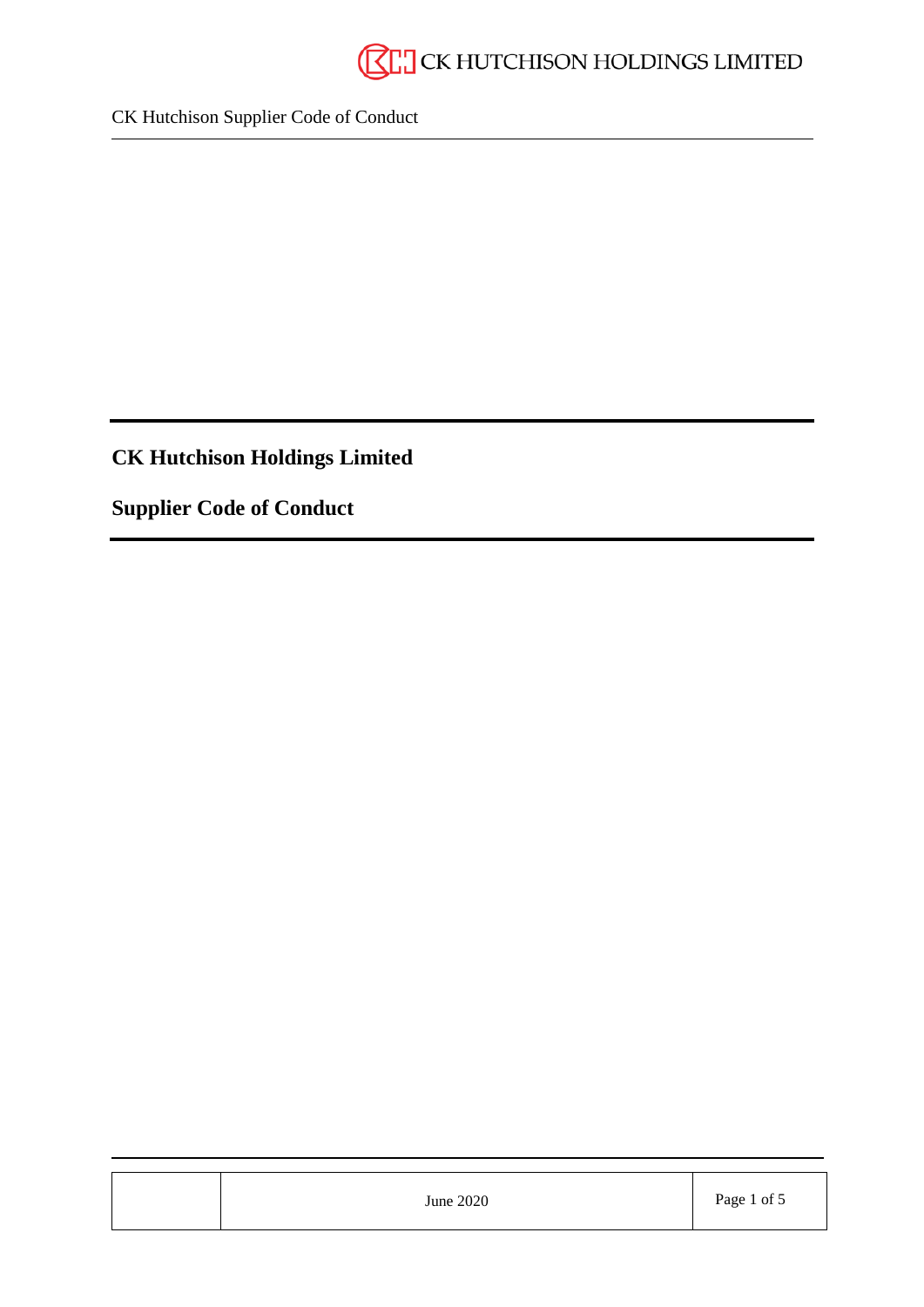# **Table of Contents**

- 1. Purpose and Scope
- 2. Approach
	- 2.1 Promoting Ethical Standards
	- 2.2 Protecting the Rights of All Employees
	- 2.3 Operating Responsibly

| June 2020 | Page 2 of 5 |
|-----------|-------------|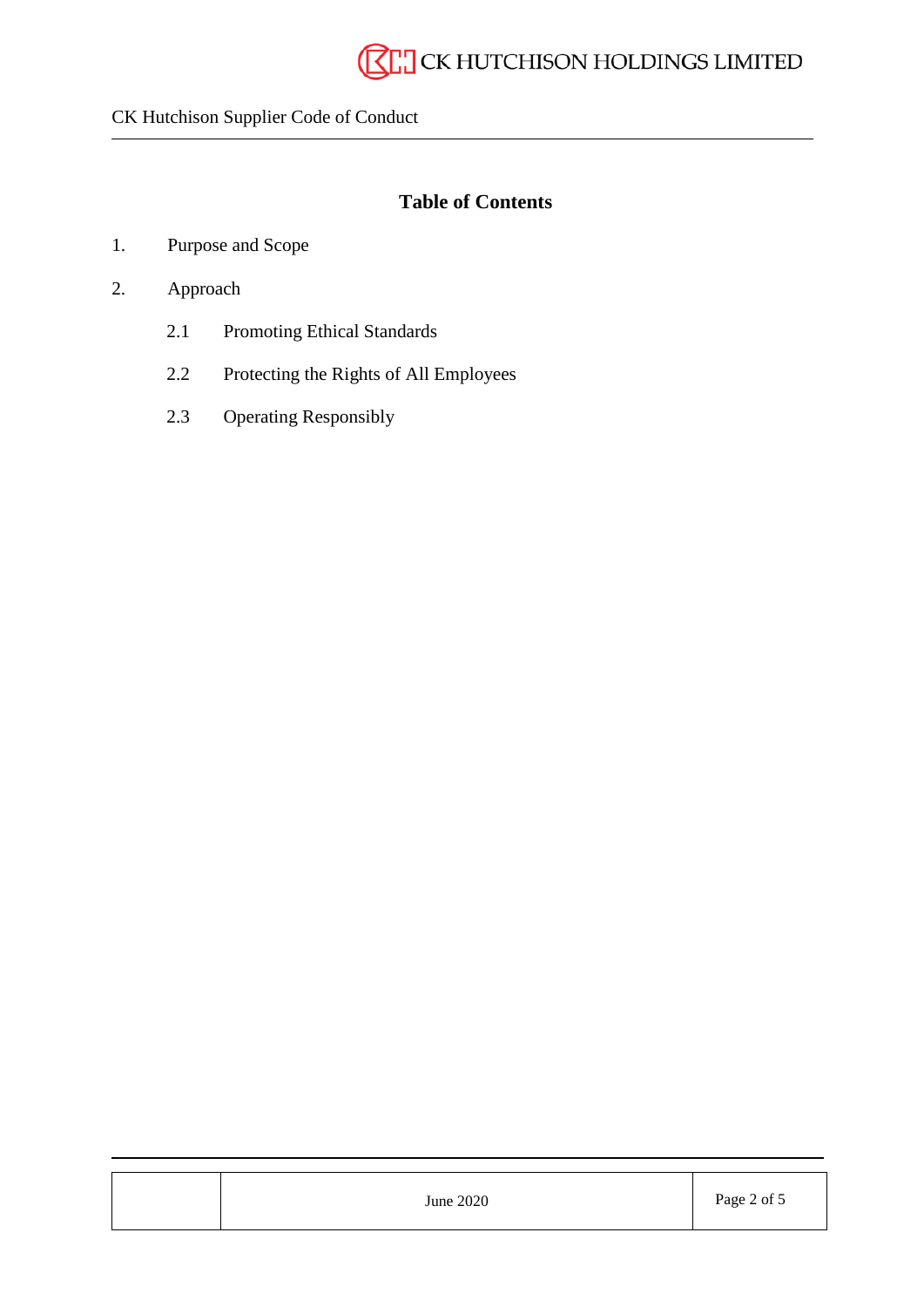#### **1. Purpose and Scope**

CK Hutchison Holdings Limited, its subsidiaries and controlled affiliates (collectively, the "Group") works with a large range of business partners, and products and service providers ("business partners and suppliers") that meet its standards and quality requirements. It strongly encourages sound environmental performance, social wellbeing and governance ("sustainability") practices amongst its business partners and suppliers.

The Group is aware of the broader influence it has and therefore has developed this Supplier Code of Conduct (the "Code") as a guide to its business partners and suppliers and to encourage compliance with items in the Code so as to bring broader improvements in sustainability practices and performance for its business partners and suppliers and the communities the Group serves.

This Code is also addressed in the CK Hutchison Human Rights Policy and the CK Hutchison Modern Slavery and Human Trafficking Statement.

#### **2. Approach**

The Group works with its business partners and suppliers which demonstrate adherence to best practices. It encourages business partners and suppliers to improve sustainability standards and practices, whilst respecting local traditions, cultures and norms.

The Group's business partners and suppliers are expected to disseminate and educate the requirements of this Code to their employees, agents, sub-contractors and suppliers, and hold them accountable for any non-conformance acts.

The Group also encourages and expects its business partners and suppliers to periodically assess themselves and their suppliers for conformance, and communicate their conformance status to the Group when requested. If non-conformance to this Code is detected, the Group will attempt to work with them to correct the situation. The Group expects the business partner or supplier concerned to develop a corrective plan to bring its operations into Code conformance. If a business partner or supplier does not develop such a plan or fails to implement it, the Group may terminate the business relationship.

The content of this Code has been developed taking into consideration a number of international charters and conventions such as the United Nation's Declaration on Human Rights and the International Labour Organisation Core Conventions.

| June 2020 | Page 3 of 5 |
|-----------|-------------|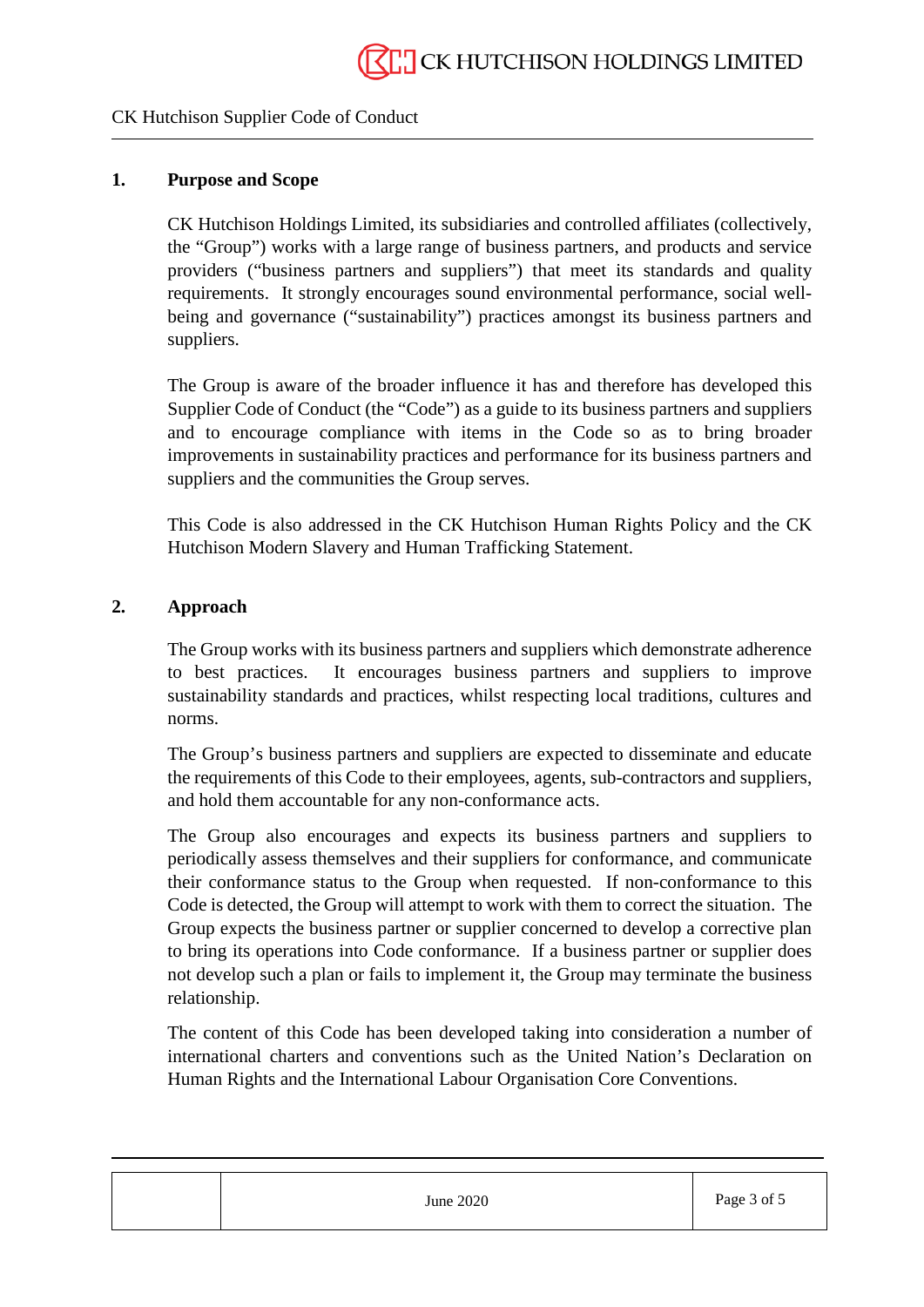#### 2.1 Promoting Ethical Standards

The Group encourages its business partners and suppliers to act in accordance with the highest standards of ethical conduct and professionalism.

In addition to these standards, the Group reiterates the importance of being compliant with all local and national legislation and to avoid all forms of corruption and bribery. In particular, the Group's business partners and suppliers are required to implement anti-corruption policies and programmes, and to verify that such policies and programmes are complied with. It also encourages its business partners and suppliers to establish their own policies, practices and systems to ensure the promotion and dissemination of their own codes of conduct, where available, within their operations.

#### 2.2 Protecting the Rights of All Employees

To safeguard the rights and dignity of employees, the Group encourages its business partners and suppliers to abide by the standards and conditions detailed below:

- Ensure a fair and equitable workplace environment that is free from any form of harassment or discrimination based on but not limited to age, race or ethnic origin, disability, gender, nationality, marital status, sexual orientation, political convictions or union affiliation.
- Provide a work environment that pays due consideration to safety and minimises any health hazards or harm to employees.
- Prohibit the use of forced, prison, bonded and child labour<sup>[1](#page-3-0)</sup> as well as any form of slavery or human trafficking, and remain in compliance with all applicable minimum age legislation.
- Abide by any legislation governing minimum wage payments, and where none is available, ensure that salaries are commensurate with experience and industry standards.
- Comply with regulation or legislation, where it is applicable, on maximum working hours.
- Implement clear, uniformly applied disciplinary practices and grievance procedures that include provisions prohibiting corporal punishment, including mental, physical or verbal abuse.
- Ensure that employees are provided with freedom of association and the right to collective bargaining. Where no such legislation on collective bargaining exists

June 2020 Page 4 of 5

<span id="page-3-0"></span> $\overline{a}$ 1 The term 'child' refers to any person less than 14 years of age, unless the minimum age for work or mandatory schooling is higher by local law, in which case the stipulated higher age applies.